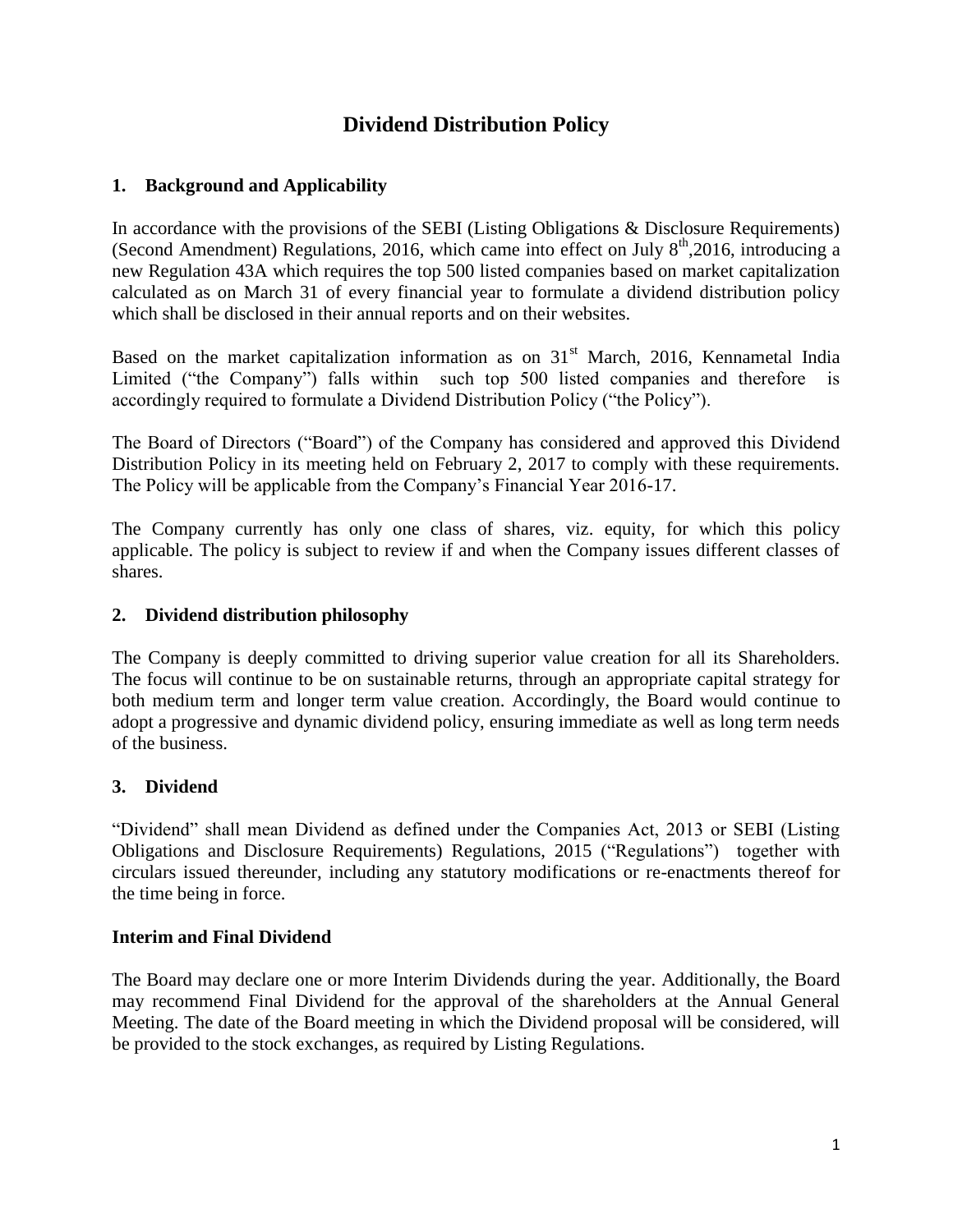# **4. Policy**

- 4.1 The Company believes in rewarding its shareholders as and when the funds are available for distribution as dividend and generally strive to declare Dividend and to recommend the same to the Members at the Annual General Meeting of the Company.
- 4.2 The Company envisions dividend frequency every 2-3 years, it can be more frequent if excess cash position enable.
- 4.3 The Company aims to target long term dividend yield consistent with peer average.
- 4.4 The Company aims to target long term dividend payout ratio after considering the needs of business reinvestment.

## **5. Circumstances under which shareholders can expect Dividend**

The Board will assess the Company's financial requirements, including present and future, organic and inorganic growth opportunities and other relevant external and internal factors and declare Dividend in any financial year.

The Dividend for any financial year shall normally be paid out of the Company profits for that year. This will be arrived at after providing for depreciation in accordance with the provisions of the Companies Act, 2013. If circumstances require, the Board may also declare dividend out of accumulated profits of any previous financial year(s) in accordance with the provisions of the Act and Regulations, as applicable.

## **6. Financial parameters and other internal and external factors which would be considered for declaration of Dividend:**

- $\triangleright$  Distributable surplus available as per the Act and Regulations;
- $\triangleright$  The Company's liquidity position and future cash flow needs;
- $\triangleright$  Track record of Dividends distributed by the Company;
- $\triangleright$  Payout ratios of comparable companies;
- $\triangleright$  Prevailing Taxation Policy or any amendments expected thereof, with respect to Dividend distribution;
- $\triangleright$  Capital expenditure requirements considering the expansion and acquisition opportunities;
- $\triangleright$  Cost and availability of alternative sources of financing;
- $\triangleright$  Stipulations/ Covenants of loan agreements;
- $\triangleright$  Macroeconomic and business conditions in general; and
- $\triangleright$  Any other relevant factors which the Board may deem fit to consider before declaring Dividend

# **7. Utilization of retained earnings**

Subject to applicable regulations, the Company's retained earnings shall be applied for:

 Funding inorganic and organic growth needs including working capital, capital expenditure, repayment of debt, etc.;